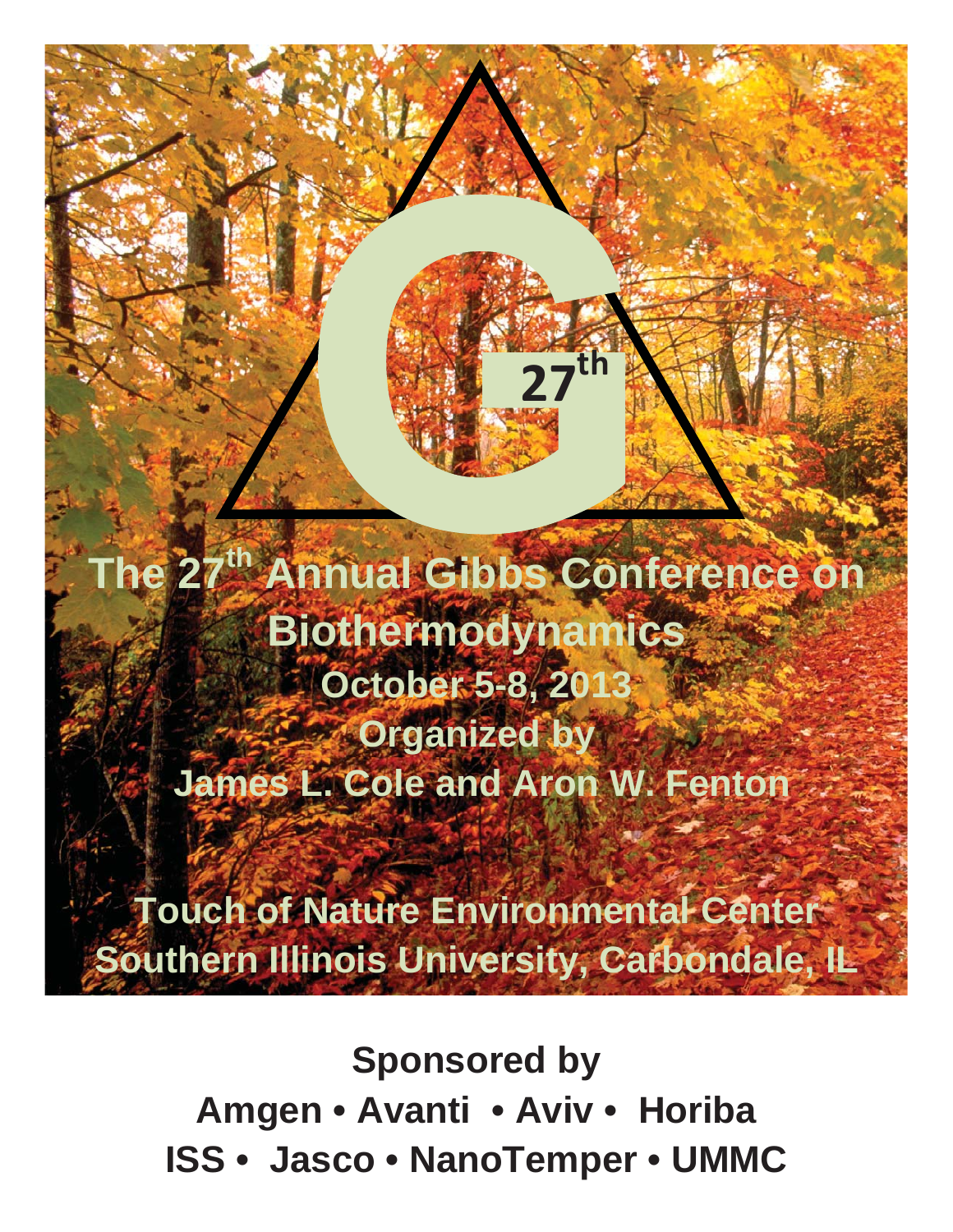# **Table of Contents**

The 27<sup>th</sup> Gibbs Conference on Biothermodynamics



#### **Introduction**

#### **Meeting schedule**

#### **List of posters**

#### **Abstracts**

| Poster: |  |
|---------|--|

#### **List of participants**

#### **Sponsors**

|--|--|--|--|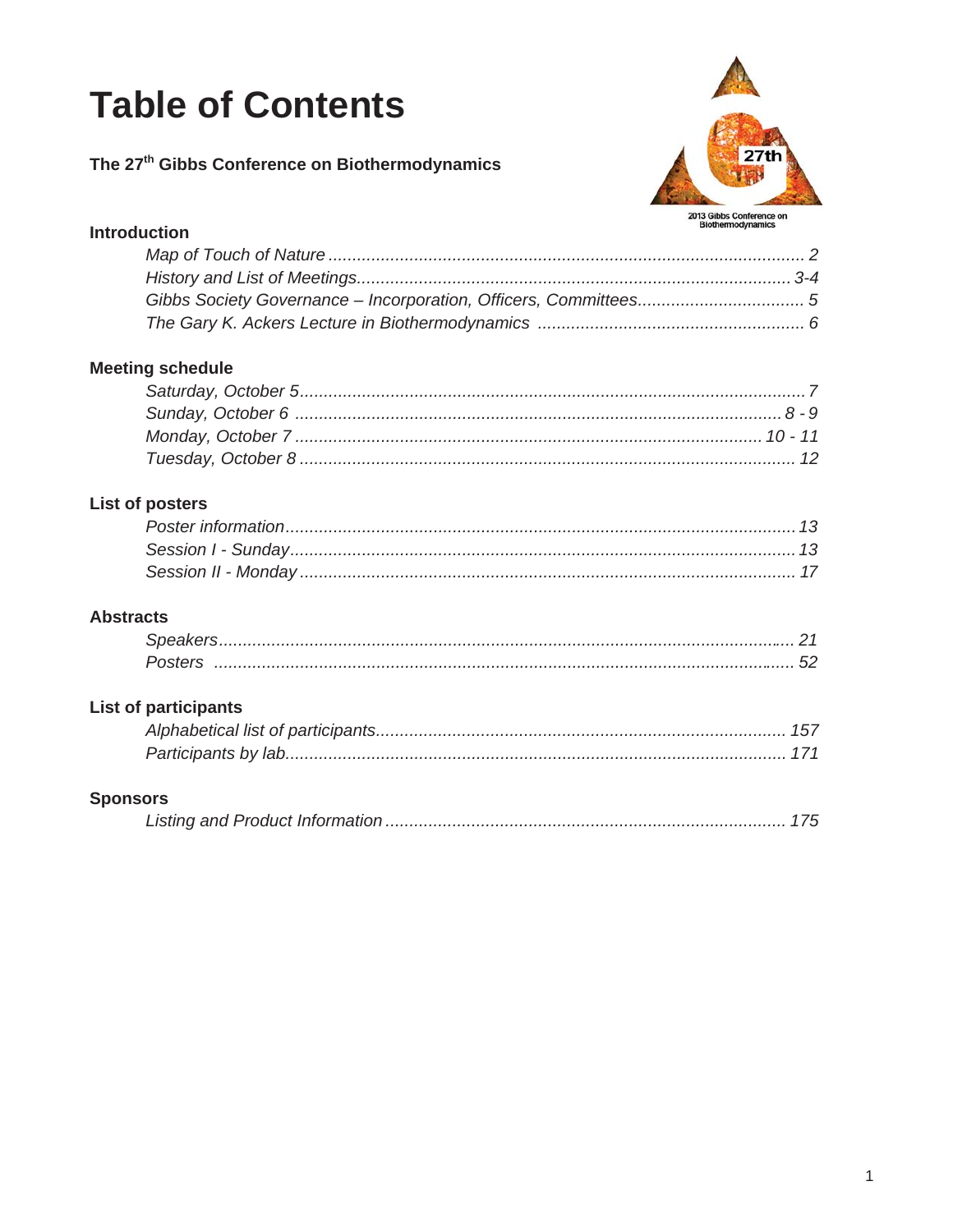### **Map of Touch of Nature Environmental Center**

Most of the Gibbs Conference activities will be held in "Camp 2" as shown in the map below. Cell phone reception is extremely limited; parking lots are popular places for making calls.

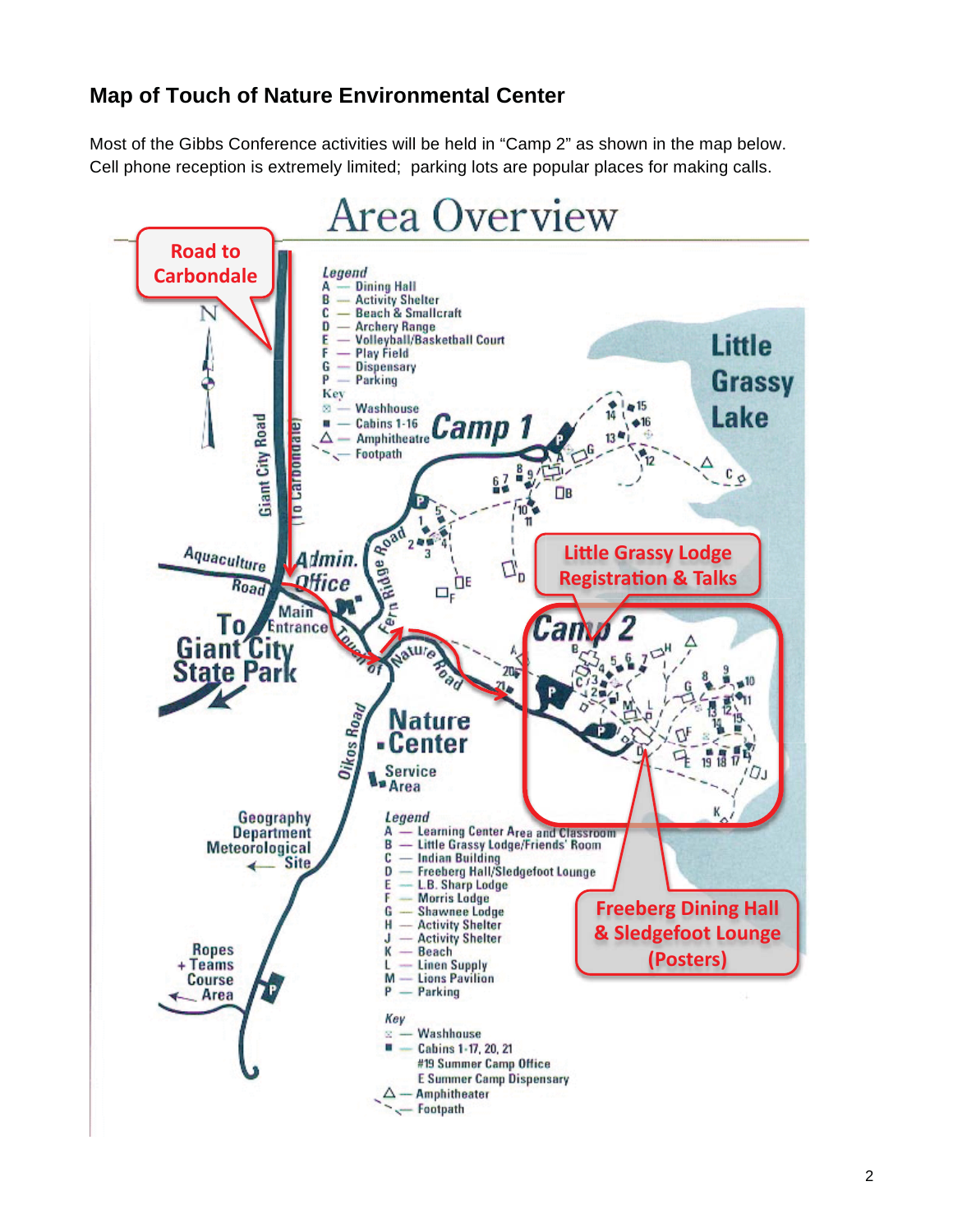# **The Gibbs Conference on Biothermodynamics**

### **History**

*Fall, 1986*  Discussion of the discipline: Thermodynamics in Biological Systems At the Gill residence in Vail, Colorado Gary Ackers, Wayne Bolen, Ernesto Freire, Stan Gill, Jim Lee

#### *February, 1987*

Discussion of the discipline: Thermodynamics in Biological Systems The Gumbo Shop, New Orleans, LA during the 31<sup>st</sup> annual Biophysical Society Meeting - Gary Ackers, Norma Allewell, Wayne Bolen, Ken Breslauer, Ken Dill, Ernesto Freire, Stan Gill, Jim Lee

A history of the first ten years of the meeting was provided by Ackers GK and Bolen DW, The Gibbs Conference on Biothermodynamics: Origins and Evolution. *Biophysical Chemistry* **64** (1997) 3-5 (doi:10.1016/S0301- 4622(96)02246-6)

An update is provided by Shea, MA, Correia, JJ, and Brenowitz, MD Introduction: Twenty five years of the Gibbs Conference on Biothermodynamics *Biophysical Chemistry* **159** (2011) 1-5 (doi:10.1016/j.bpc.2011.07.002)





### **Meetings**

All meetings have been held at the Touch of Nature Environmental Center associated with Southern Illinois University – Carbondale. From 1987 through 1993, all of the speakers in the scientific sessions were students or postdoctoral fellows.

| 1987 | Organizers: Jim Lee and Wayne Bolen<br>Philosophical Talks: Gary K. Ackers and Ken Dill                |
|------|--------------------------------------------------------------------------------------------------------|
| 1988 | Organizers: Gary Ackers and Michael Johnson                                                            |
| 1989 | Organizers: Susan G. Frasier and Michael Johnson                                                       |
| 1990 | Organizers: Michael Johnson and Marty Straume                                                          |
| 1991 | Organizers: Gary Ackers and Tim Lohman<br>Keynote Speaker: Ernesto Freire                              |
| 1992 | Organizers: Jim Lee and Tomasz Heyduk<br>Keynote Speakers: Serge Timasheff and John Schellman          |
| 1993 | Organizers: Maurice Eftink and Glen Ramsay<br>Keynote Speakers: Peter von Hippel and Julian Sturtevant |
| 1994 | Organizers: Enrico Di Cera and Madeline Shea<br>Keynote Speakers: Gary Ackers and Kathleen S. Matthews |
| 1995 | Organizers: Kenneth P. Murphy and Michael D. Brenowitz                                                 |

Keynote Speakers: Victor Bloomfield and Mario Amzel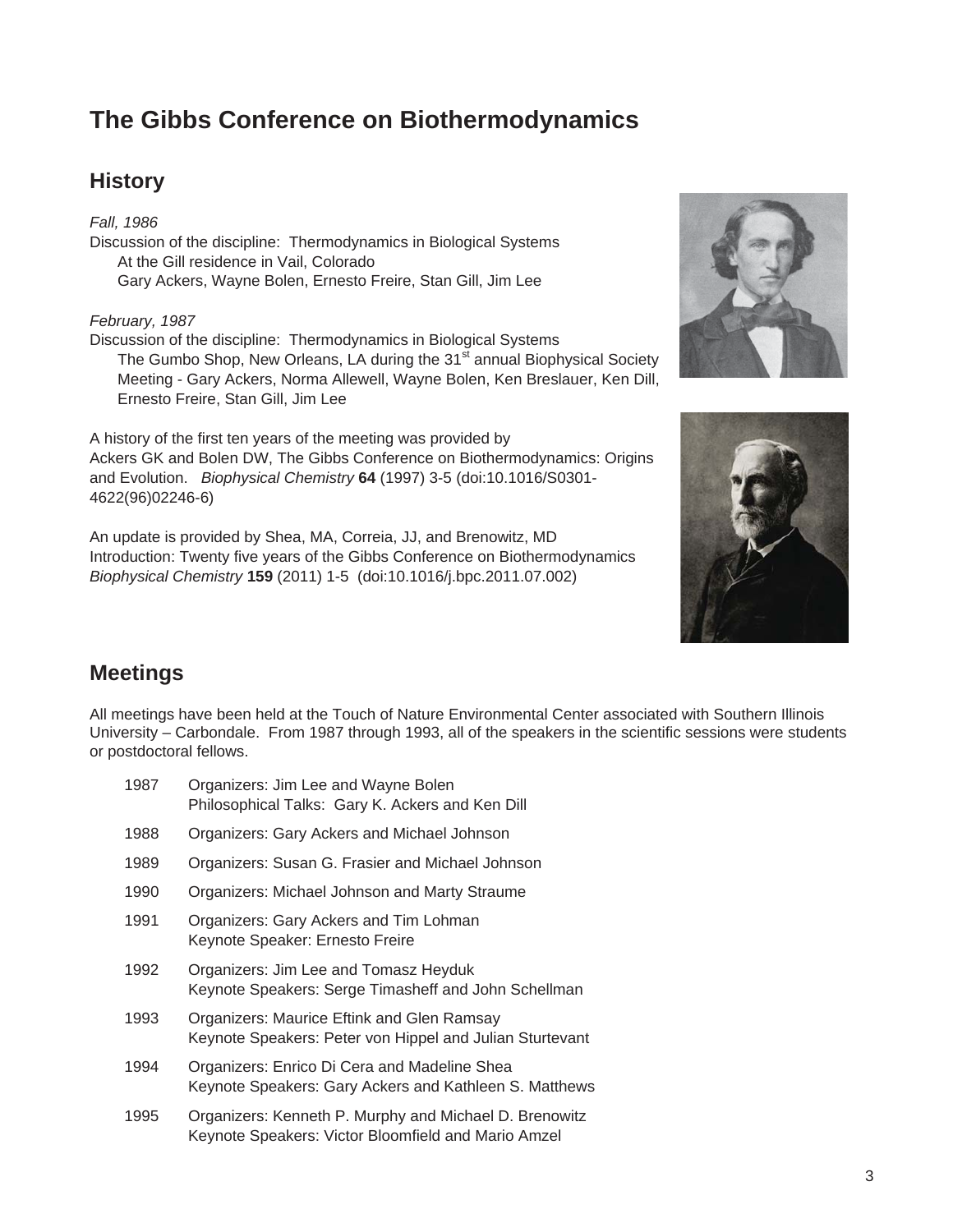| 1996 | Organizers: Jonathan B. Chaires and Michael L. Doyle<br>Keynote Speakers: J. Michael Schurr and Allen Minton                                                                                                                                                    |
|------|-----------------------------------------------------------------------------------------------------------------------------------------------------------------------------------------------------------------------------------------------------------------|
| 1997 | Organizers: Dorothy Beckett and Jack Correia<br>Keynote Speaker: Adrian Parsegian                                                                                                                                                                               |
| 1998 | Organizer: Andy Robertson<br>Keynote Speaker: David Draper                                                                                                                                                                                                      |
| 1999 | Organizers: Bertrand Garcia-Moreno E. and John Shriver<br>Keynote Speakers: Wayne Bolen and Gary Ackers                                                                                                                                                         |
| 2000 | Organizers: George Turner and Kim Sharp<br>Keynote Speaker: Steve White                                                                                                                                                                                         |
| 2001 | Organizers: Margaret A. Daugherty and Luis A. Marky<br>Keynote Speaker: George Rose                                                                                                                                                                             |
| 2002 | Organizers: Michael Mossing and George Makhatadze<br>Keynote Speaker: Rodney Biltonen                                                                                                                                                                           |
| 2003 | Organizers: Vince Hilser and Dick Sheardy<br>Keynote Speaker: Jim Lee                                                                                                                                                                                           |
| 2004 | Organizers: Doug Barrick and Kathleen Hall<br>Keynote Speaker: Nacho Tinoco                                                                                                                                                                                     |
| 2005 | Organizers: Trevor Creamer and Clay Clark<br>Keynote Speaker: Carl Frieden                                                                                                                                                                                      |
| 2006 | Organizers: Karen Fleming and Rohit Pappu<br>Keynote Speakers: Madeline A. Shea and Timothy Lohman                                                                                                                                                              |
| 2007 | Organizers: Brian M. Baker and Michael T. Henzl<br>Keynote Speaker: Jamie Williamson                                                                                                                                                                            |
| 2008 | Organizers: Jannette Carey and David Bain<br>Keynote Speakers: Dorothy Beckett and Ken Dill                                                                                                                                                                     |
| 2009 | Organizers: Nathan Baker and Liskin Swint-Kruse<br>Keynote Speaker: Linda Jen-Jacobson<br>The Gary K. Ackers Lecture in Biothermodynamics: Michael Brenowitz                                                                                                    |
| 2010 | Organizers: Elisar Barbar and Vince LiCata<br>Keynote Speaker: C. Nick Pace<br>The Gary K. Ackers Lecture in Biothermodynamics: Timothy Lohman                                                                                                                  |
| 2011 | Organizers: Gibbs Society of Board of Directors<br>Keynote Speaker: Bertrand Garcia-Moreno E.<br>The Gary K. Ackers Lecture in Biothermodynamics: Madeline Shea<br>Editors of Special Issue of Biophysical Chemistry - Enrico Di Cera, Tim Lohman, Jack Correia |
| 2012 | Organizers: Aaron L. Lucius and Patricia L. Clark<br>Keynote Speaker: Terry G. Oas<br>The Gary K. Ackers Lecture in Biothermodynamics: Enrico Di Cera                                                                                                           |
| 2013 | Organizers: James L. Cole and Aron W. Fenton<br>Keynote Speaker: Doug Barrick<br>The Gary K. Ackers Lecture in Biothermodynamics: Bertrand Garcia-Moreno E.                                                                                                     |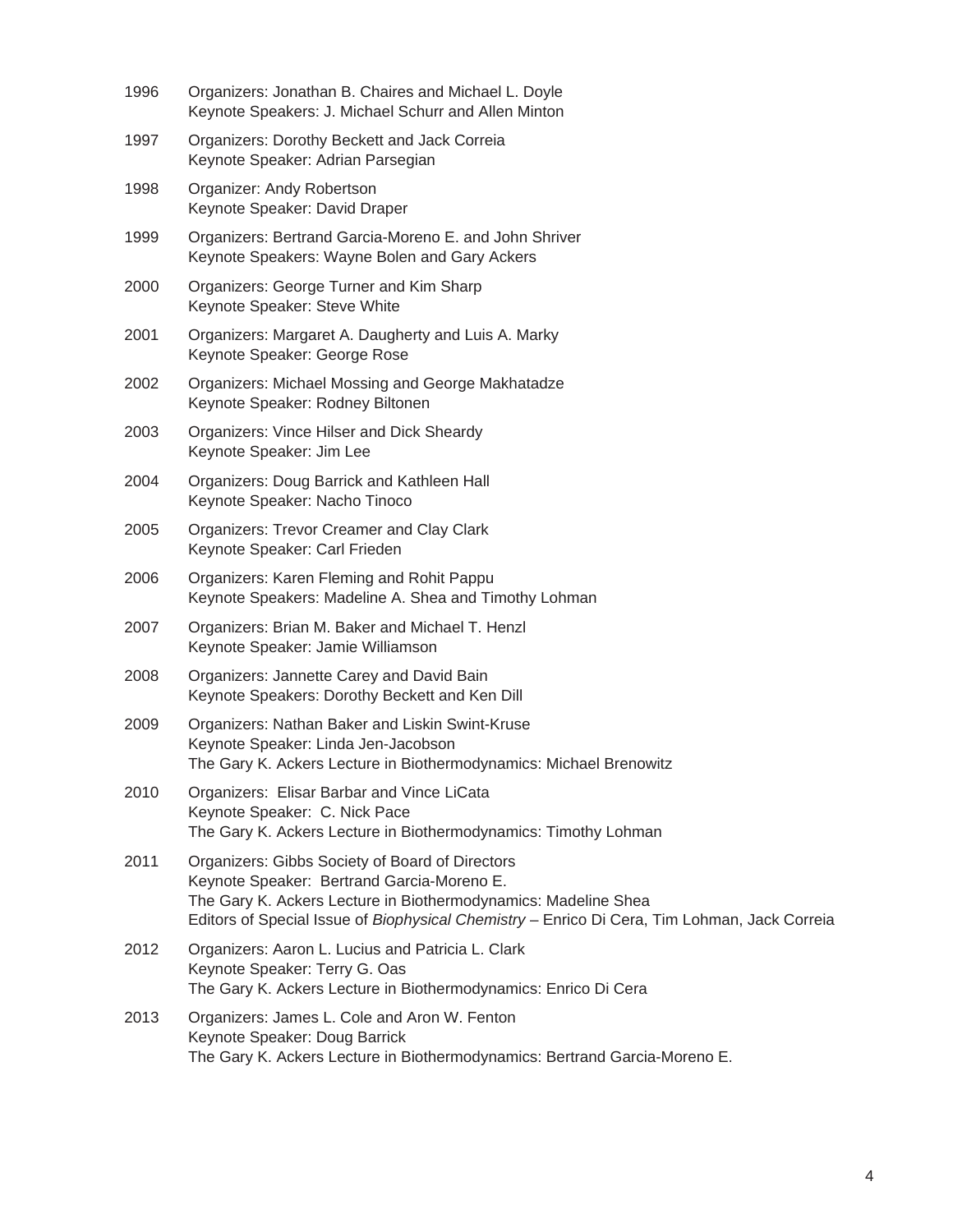# **Gibbs Society Governance**

#### **Incorporation**

In 2002, the *Gibbs Society of Biological Thermodynamics* incorporated in the Commonwealth of Virginia, under the guidance of Michael L. Johnson, then Treasurer of the Society and originator of the Society website. Articles of Incorporation and By Laws are available here: http://www.jhu.edu/~gibbs.

### **Current Officers**

- President: David Bain, 2012-2013
- Vice President: Michael L. Johnson, 2011 2013
- Secretary: Margaret A. Daugherty, 2004 2013
- Treasurer: John J. Correia, March 2011 October, 2016

### **Board of Directors, listed alphabetically**

- David Bain, President
- Douglas Barrick, Past President
- John J. Correia, Treasurer
- ◆ Margaret Daugherty, Secretary
- ◆ Michael L. Johnson, Vice President
- George Makhatadze, President Elect
- ❖ Madeline Shea

#### **Past Presidents**

| 2001-2002 | <b>Gary Ackers</b>        |
|-----------|---------------------------|
| 2002-2003 | <b>Jack Correja</b>       |
| 2003-2004 | D. Wayne Bolen            |
| 2004-2005 | Madeline Shea             |
| 2005-2006 | Dorothy Beckett           |
| 2006-2007 | Jonathan (Brad) Chaires   |
| 2007-2008 | Tim Lohman                |
| 2008-2009 | Luis Marky                |
| 2009-2010 | Bertrand Garcia-Moreno E. |
| 2010-2011 | Karen Fleming             |
| 2011-2012 | Doug Barrick              |
|           |                           |

#### **Past Treasurer**

2001-2011 Michael L. Johnson

### **Committees & Other Contributions**

Ackers Lecturer Selection Committee – Micheal Brenowitz, Chair Gibbs Society Website Hosting – Karen Fleming (2010 -) GoogleDocs Application/Registration & PayPal – Nathan Baker and Jack Correia Mailing List – Margaret Daugherty Saturday Night Thermo Organizers – Liskin Swint-Kruse and Vincent J. LiCata With thanks to Alan Teska at the Touch of Nature Conference Center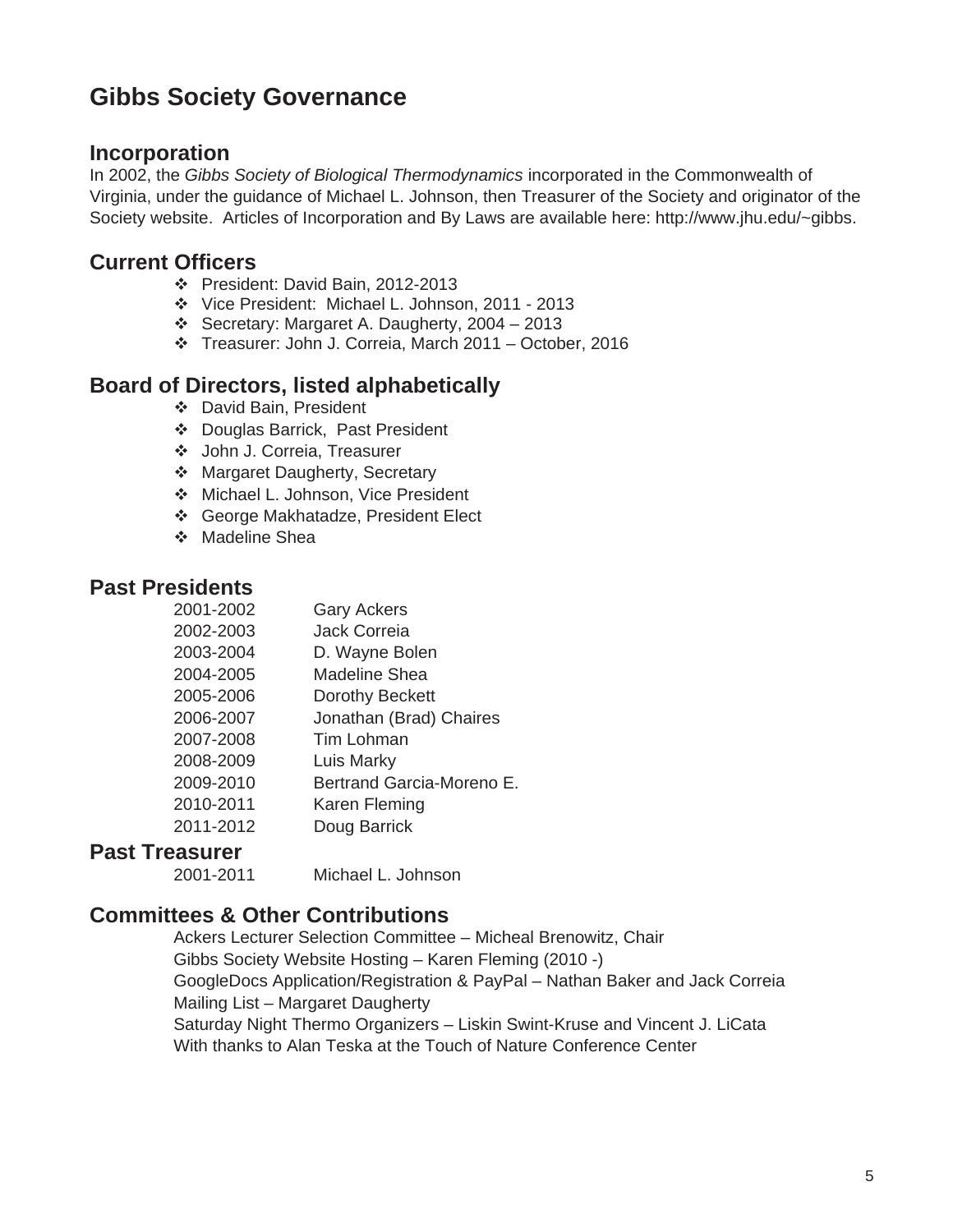### **5th Annual Gary K. Ackers Lecture**

2013 Lecturer *– Bertrand Garcia-Moreno E., Department of Biophysics, Johns Hopkins University* 

This lecture honors the scientific contributions of Gary K. Ackers (1939-2011) to the field of Biological Thermodynamics. He served on the faculty at the University of Virginia, Johns Hopkins University and the Washington University School of Medicine. He was a Fellow of the Biophysical Society and was one of the founding organizers of the Gibbs Conference.

Gary demonstrated a lifelong commitment to the growth and development of an intellectual community of scholars devoted to furthering the field of biothermodynamics. Gary was an active member of the Biophysical Society throughout his career and served as President of the Society, as well as Organizer of the annual meeting. While on the faculty of the University of Virginia, he was a leader in the graduate biophysics training program. When on the faculty in the Department of Biology at the Johns Hopkins University, he conceived and organized the *Institute for Biophysical Studies of Macromolecular Assemblies*, a university-wide training program in molecular biophysics that has continued for decades. While at Johns Hopkins, he also played a leading role in the establishment of the Gibbs Conference on Biothermodynamics, an annual meeting organized to promote innovative development of biophysical principles applied to current problems in biology and to train the next generation of molecular biophysicists to tackle hard problems rigorously. After moving to St. Louis to chair the Department of Biochemistry and Molecular Biophysics at Washington University, he spearheaded a new graduate program in biophysics and hired many faculty who have joined the community of regular contributors to the Gibbs Conference.

Gary was a pioneer in the development of methods and application of principles of equilibrium thermodynamics to the study of linkage in complex macromolecular assemblies. Studies from his laboratory on the energetics of self-association and ligand binding in human hemoglobin proved unequivocally that the classic and elegant MWC model of intersubunit allostery was insufficient to explain cooperative oxygen binding: the position, as well as the number, of ligands matters. His contributions in this area greatly enhanced our understanding of the relationship between structure, energy and function in hemoglobin, and in multimeric allosteric systems in general. By probing ever more deeply into the molecular mechanism of cooperativity, he demonstrated a beautiful, useful, and general strategy for dissecting functional energetics in macromolecular assemblies.

His quantitative study of the interactions between proteins and nucleic acids in the bacteriophage lambda system included the development of quantitative DNase footprinting methods for measuring free energies of repressor-operator interactions. The footprinting assay remains an effective tool for measuring the extremely tight binding constants that are often encountered in site-specific interactions between proteins and nucleic acids. Those studies paved the way for similar methods to study protein-nucleic acid interactions in more complex systems, including time-resolved studies of the kinetics of RNA folding. Based on his experimental studies of phage lambda, his group developed statistical thermodynamic models to simulate the lysogenic-to-lytic growth switch: the series of macromolecular events that determine the fate of bacteriophage lambda during infection of *E. coli*. This work demonstrated how a complex biological function could be predicted quantitatively, strictly from the kinetics of transcription and translation, and the Gibbs free energy of interactions between the key macromolecular components in the genetic switch.

During Gary's early career, he developed methods to measure association constants in selfassociating systems based on analytical gel permeation chromatography. Those methods have since become standard tools in the field. His group was also responsible for modifications of the cryo-gel electrophoresis methods, moving from applying them to hemoglobin to protein-DNA interactions. These contributions focused on developing the capacity to quantify intermediate states that are only transiently populated during the course of a biochemical process. His more than 200 articles and chapters changed our view of the molecular mechanisms that govern complex biochemical reactions.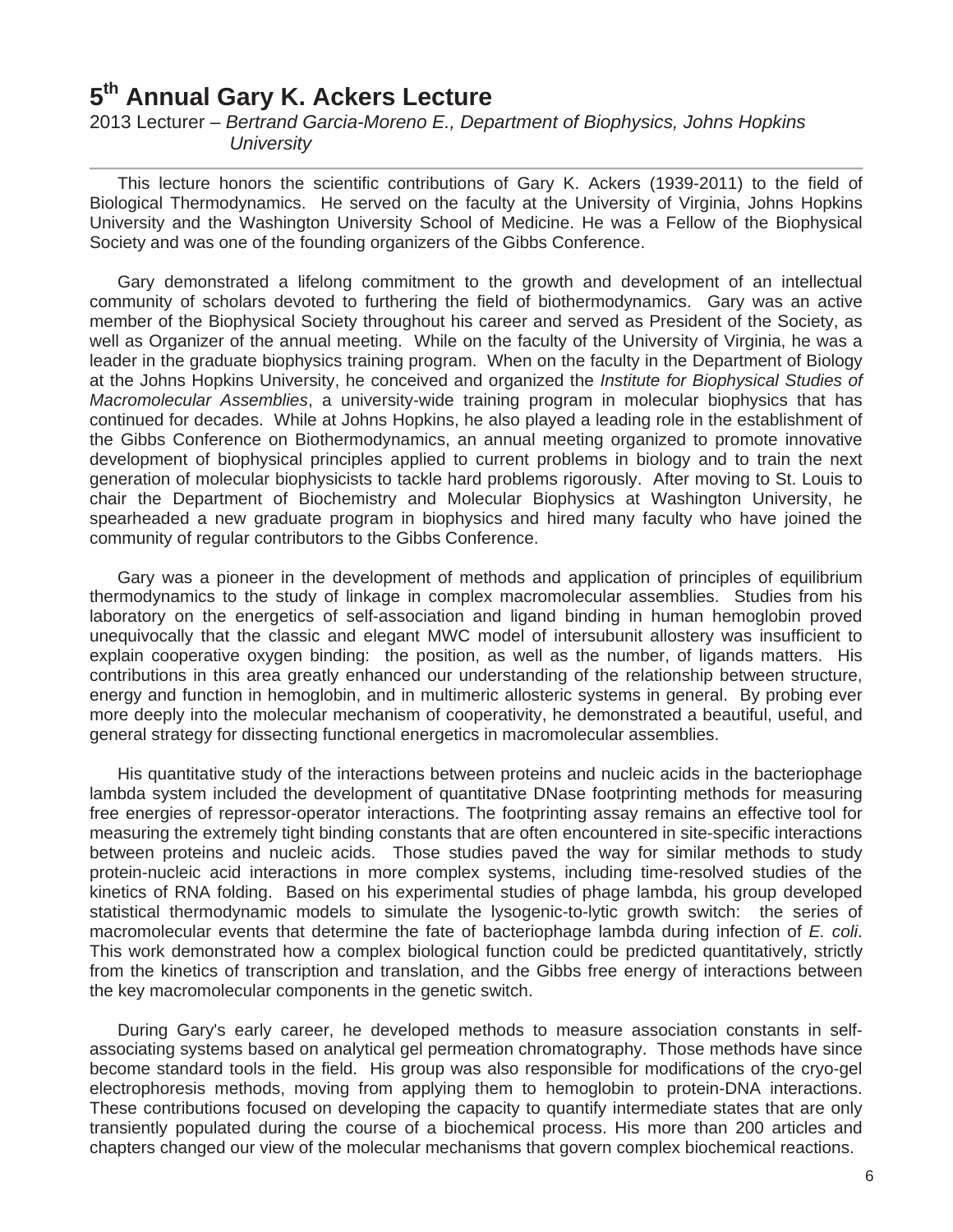# **¨Gibbs27 • Saturday Evening • October 5, 2013**

- 4:00 10:00 pm **Check–in at Little Grassy Lodge**
- 7:30 10:00 pm **Open Reception in Indian Lodge Light refreshments, beer, wine and soft drinks**  Participants are expected to make dinner arrangements independently

**Gibbs Mugs Bazaar – pick up mugs purchased at registration** 

### **Saturday night thermo – Event for trainees only**

#### **Faculty Organizers**

Vince LiCata, Louisiana State University & Liskin Swint-Kruse, University of Kansas Medical Center

- **Trainee Moderators:** Jaycob Warfel, LiCata Lab, Louisiana State University Kate Henderson, Emerson Lab, Mississippi State University
- 5:30 pm **Freeberg Hall Dinner for trainees who registered in advance**
- 6:00 7:00 pm **Flash Talks (Poster Introductions) Session open to all trainees**
	- 1. **The annexin-lipid party line: Communication between protein and membrane**  Anika Rannikko, Hinderliter Lab, University of Minnesota - Duluth
	- 2. **Structural and dynamic features underlie the switch of ligand binding specificity in a Tiam1 PDZ domain mutant** Xu Liu, Fuentes Lab, University of Iowa
	- 3. **Cyclipostin derivatives as inhibitors of rat hormone sensitive lipase**  Elena Vasilieva, Dupureur Lab, University of Missouri – St. Louis
	- 4. **Domain interactions in VA I RNA mediate high-affinity PKR binding**  Katherine Launer-Felty, Cole Lab, University of Connecticut
	- 5. **Distinctive solvation patterns make renal osmolytes diverse** Prem Sinha, Rösgen Lab, Penn State College of Medicine
	- 6. **Are proton binding reactions in proteins coupled to local conformational fluctuations?** Daniel Richman, Garcia-Moreno Lab, Johns Hopkins University
	- 7. **Calmodulin recognition of anti-parallel nested binding sites in the**
	- neuronal voltage-dependent sodium channel Na<sub>v</sub>1.2 Mark Miller, Shea Lab, University of Iowa
	- 8. **Contributions of alanine residues to the hydrodynamic radius of p53(1-93)** Romel Perez, Whitten Lab, Texas State University
- 7:00 7:15 pm **Refreshment break**
- 7:15 8:15 pm **Career panel Session open to all trainees**  Andrew Robertson, National Psoriasis Foundation Ana-Maria Soto, Towson University Catherine Royer, Rensselaer Polytechnic Institute
- 8:15 pm **Adjourn to reception in Indian Lodge**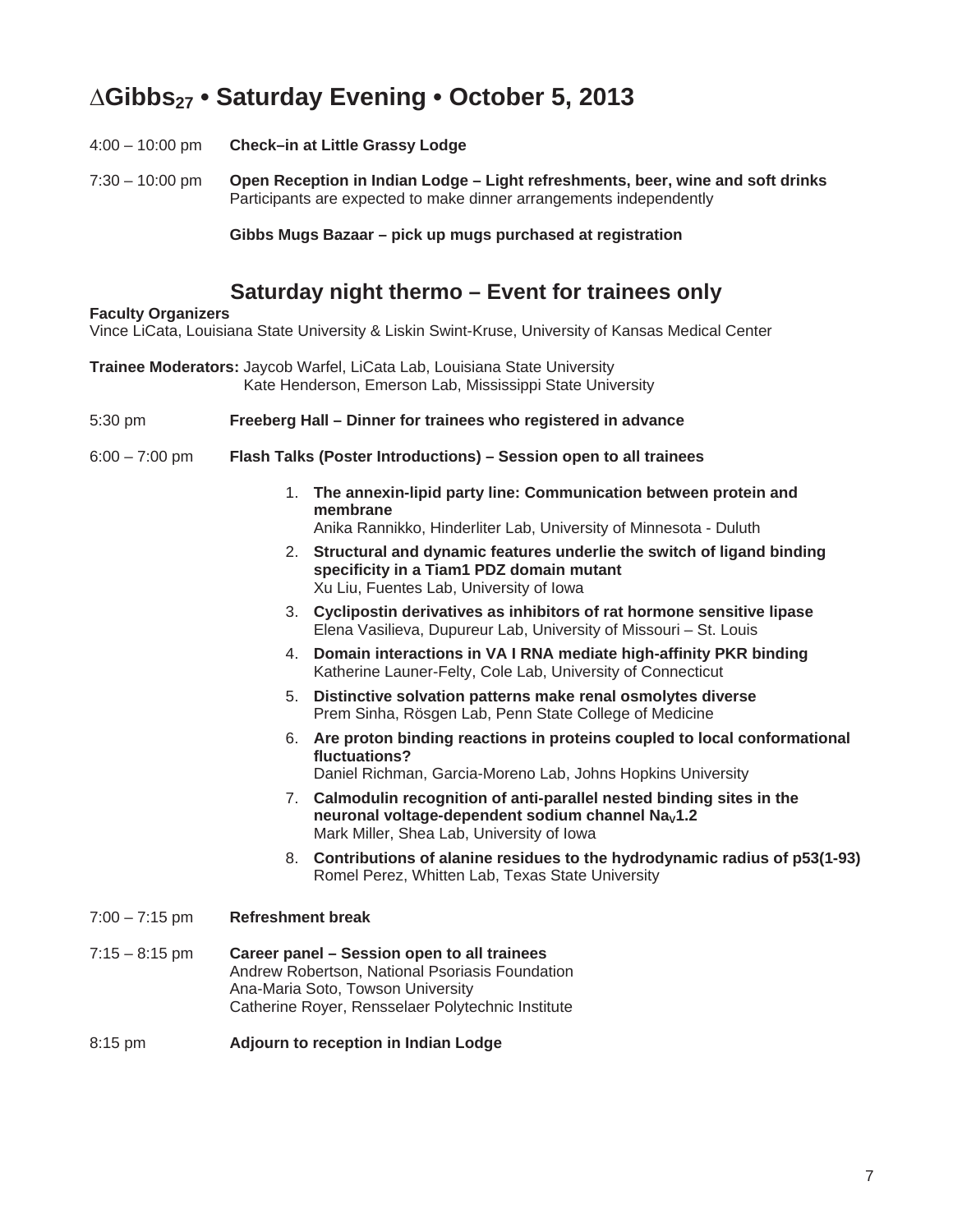# **¨Gibbs27 • Sunday Morning • October 6, 2013**

| 7:00 - 8:15 am     | <b>Breakfast served in Freeberg Hall</b>                                                                                                                                                                          |
|--------------------|-------------------------------------------------------------------------------------------------------------------------------------------------------------------------------------------------------------------|
|                    | <b>Macromolecular Folding and Stability</b>                                                                                                                                                                       |
| 8:30 - 8:35 am     | Welcome by David Bain, Gibbs Society President                                                                                                                                                                    |
| Moderator:         | Giselle Jacobson, Clark Lab, University of Notre Dame                                                                                                                                                             |
| 8:35 - 8:50 am     | Introduction to the 27 <sup>th</sup> Annual Gibbs Conference Keynote Speaker<br>George Makhatadze, Rensselaer Polytechnic Institute                                                                               |
| $8:50 - 9:30$ am   | <b>Keynote Lecture</b><br>Measuring coupling energies in simple proteins and extrapolating to complicated<br>proteins<br>Doug Barrick, Johns Hopkins University                                                   |
| $9:30 - 9:45$ am   | Capped G-quadruplexes: A model for a looped out motif flanked by duplex DNA<br>Vu Le, Lewis Lab, Mississippi State University                                                                                     |
| $9:45 - 10:00$ am  | Probing N-H - - N hydrogen bond "strain" in a conserved N-capping motif<br>Matthew Preimesberger, Lecomte Lab, Johns Hopkins University                                                                           |
|                    | 10:00 - 10:30 am Break - Refreshments in Indian Lodge                                                                                                                                                             |
|                    | $10:30 - 11:00$ am Studying the folding of individual residues in a small protein<br>Nicholas Fitzkee, Mississippi State University                                                                               |
|                    | 11:00 - 11:15 am Exchange of putrescine <sup>2+</sup> and Mg <sup>2+</sup> in the ion atmosphere of RNA: Contributions<br>to folding and gene regulation<br>Robert Trachman, Draper Lab, Johns Hopkins University |
| $11:15 - 11:45$ am | Tug-of-war between thermodynamic stability and actin-binding function of tandem<br>calponin-homology domains<br>Krishna Mallela, University of Colorado Anschutz Medical Campus                                   |
| 11:45 am           | <b>Conference photo near Freeberg Hall</b>                                                                                                                                                                        |
| 11:50 am           | <b>Lunch in Freeberg Hall</b>                                                                                                                                                                                     |

### **Free Time until Late Afternoon Session**

Information about local parks & attractions is available near the entrance to Little Grassy Lodge.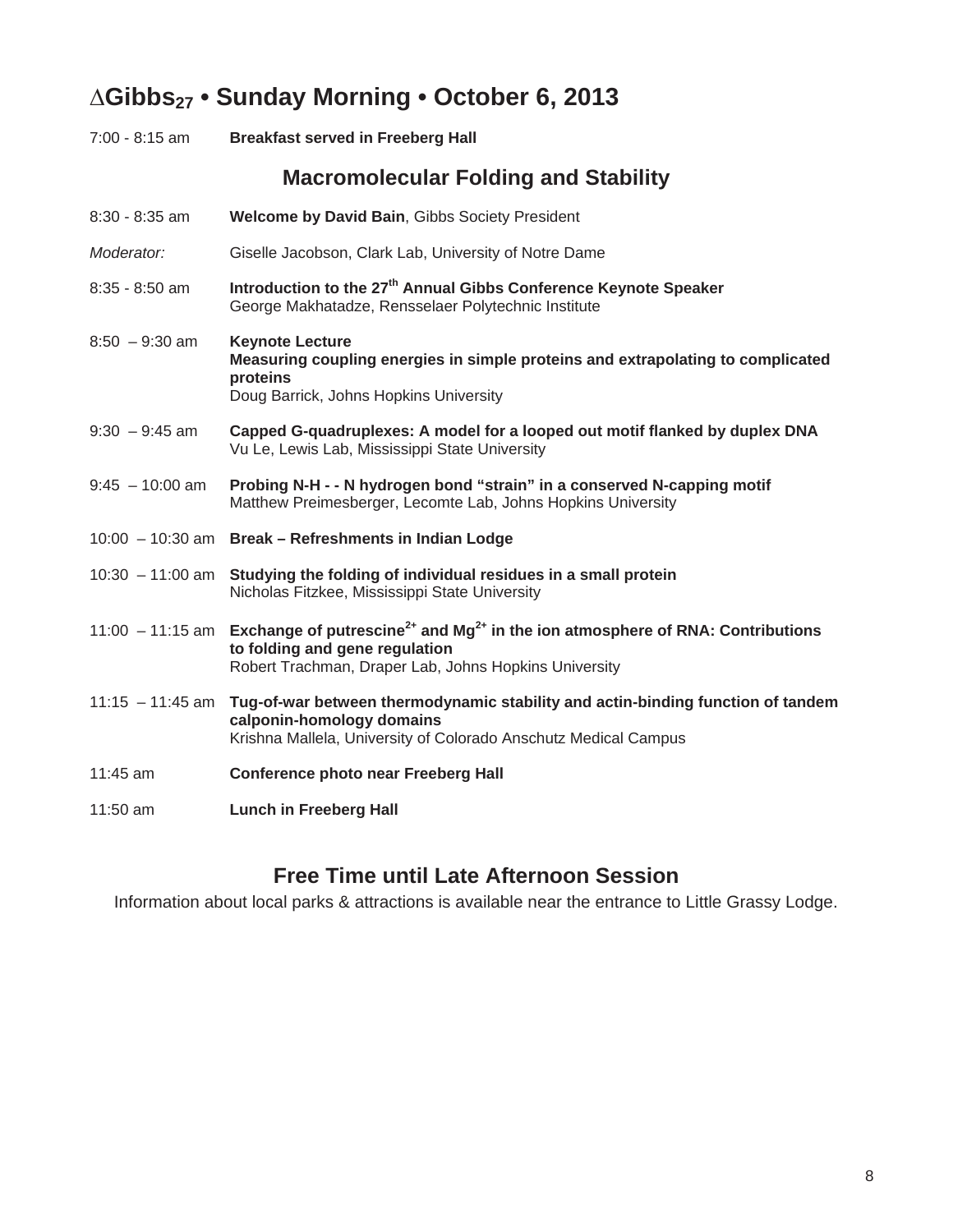# **¨Gibbs27 • Sunday Afternoon • October 6, 2013**

### **Nucleic Acids and Their Binding Partners**

| Moderator:               | Irine Khutsishvili, Marky Lab, University of Nebraska Medical Center                                                                                                                                                            |
|--------------------------|---------------------------------------------------------------------------------------------------------------------------------------------------------------------------------------------------------------------------------|
| $3:00 - 3:30$ pm         | Structured mRNA induces the ribosome into a hyper-rotated state<br>Peter Cornish, University of Missouri                                                                                                                        |
| $3:30 - 3:45$ pm         | How do the different DNA-binding modes of E. coli SSB affect function?<br>Vincent Waldman, Lohman Lab, Washington University                                                                                                    |
| $3:45 - 4:15$ pm         | Looking at multicomponent systems with small angle x-ray scattering: lons around<br><b>DNA; DNA around proteins</b><br>Lois Pollack, Cornell University                                                                         |
| $4:15 - 4:35$ pm         | Break – Refreshments in Indian Lodge                                                                                                                                                                                            |
| $4:35 - 4:50$ pm         | Binding and salt linkages of HIV-1 reverse transcriptase with different DNA and RNA<br>substrates reflect polymerization versus RNase H compatible modes of interaction<br>Hiromi Brown, LiCata Lab, Louisiana State University |
| $4:50 - 5:20$ pm         | DNA binding behavior of sequence specific polyamides<br>Cynthia Dupureur, University of Missouri - St Louis                                                                                                                     |
| $5:20 - 5:35$ pm         | Yeast Rap1 interacts with telomeric sequences with multiple binding modes<br>Erik Feldmann, Galletto Lab, Washington University                                                                                                 |
| $5:35 - 6:05$ pm         | Substrate recognition by human O6-alkylguanine DNA alkyltransferase<br>Michael Fried, University of Kentucky                                                                                                                    |
| $6:05 - 6:15 \text{ pm}$ | <b>General Discussion</b>                                                                                                                                                                                                       |
| 6:15 pm                  | <b>Dinner in Freeberg Hall</b>                                                                                                                                                                                                  |

# **¨Gibbs27 • Sunday Evening • October 6, 2013**

8:00 – 10:00 pm **Poster Session I in Sledgefoot (lower level) & Freeberg (upper level)** Presenters with last name A to L Please remove posters before midnight to make room for Monday presenters.

Sponsors displays in Freeberg (upper level) – near beer, wine and soft drinks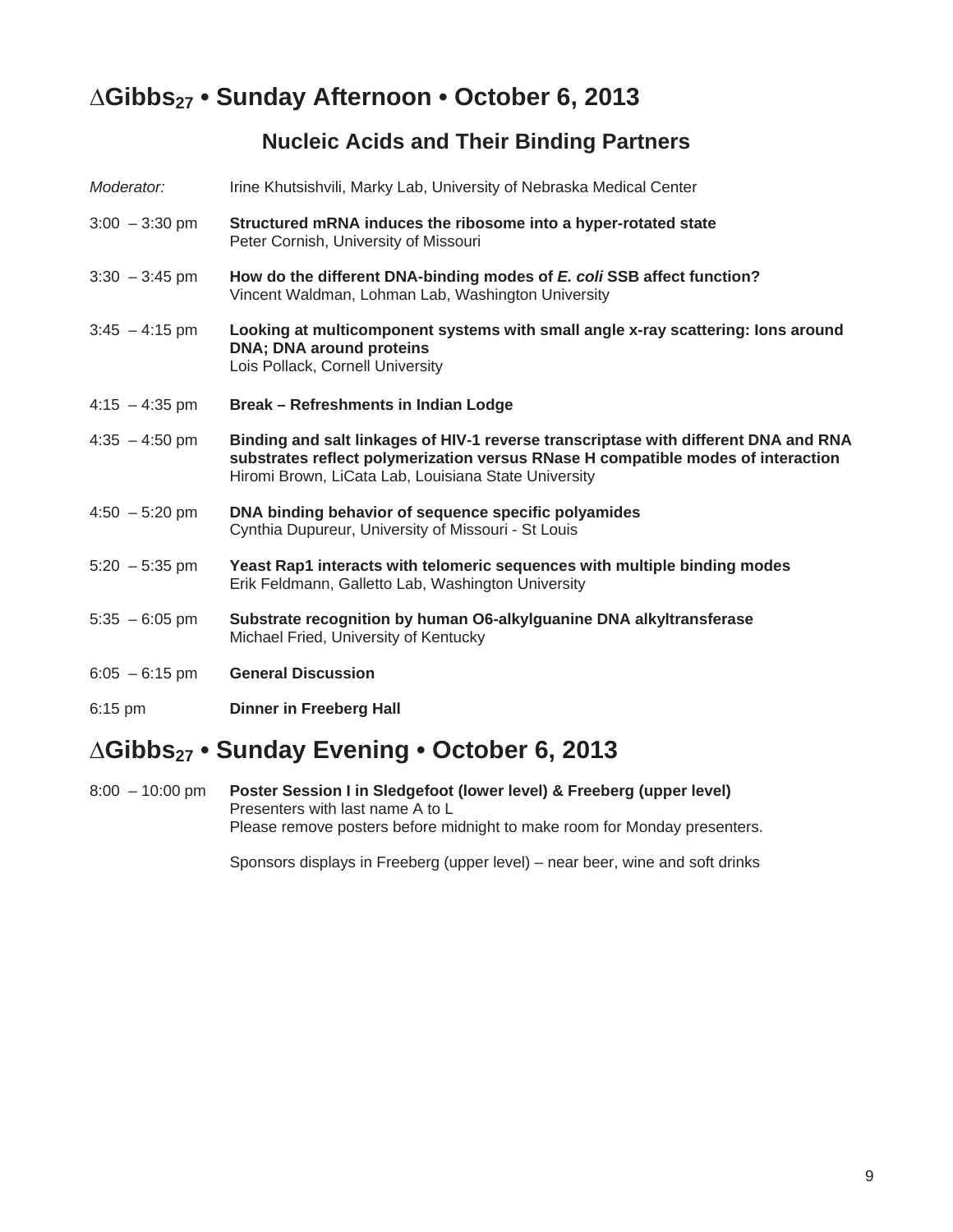# **¨Gibbs27 • Monday Morning • October 7, 2013**

Posters to be presented on Monday night may be mounted as soon as space is available on Sunday night.

Airport Ride Board will be available in Little Grassy Lodge, near check-in window

| 7:00 - 8:15 am     | <b>Breakfast served in Freeberg Hall</b>                                                                                                                         |
|--------------------|------------------------------------------------------------------------------------------------------------------------------------------------------------------|
|                    | <b>Structure / Thermodynamic Correlations</b>                                                                                                                    |
| $8:30 - 8:35$ am   | Announcements by organizers                                                                                                                                      |
| Moderator:         | Keith Connaghan, Bain Lab, University of Colorado Anschutz Medical Campus                                                                                        |
| $8:35 - 8:50$ am   | Introduction to the Gary K. Ackers Lecture in Biothermodynamics<br>David Bain, University of Colorado Anschutz Medical Campus                                    |
| $8:50 - 9:30$ am   | 5th Annual Gary K. Ackers Lecture<br>pH-Dependent processes in proteins<br>Bertrand Garcia-Moreno E., Johns Hopkins University                                   |
| $9:30 - 9:45$ am   | Impact of pH on the structure and function of neural cadherin<br>Matt Dukes, Pedigo Lab, University of Mississippi                                               |
| $9:45 - 10:00$ am  | Revisiting thermodynamic cooperativity: Studying TRBP interactions with double<br>stranded RNA<br>Roderico Acevedo, Showalter Lab, Pennsylvania State University |
|                    | 10:00 - 10:20 am Break - Refreshments in Indian Lodge                                                                                                            |
| $10:20 - 10:50$ am | Molecular switches in signaling and disease<br>Linda Nicholson, Cornell University                                                                               |
| $10:50 - 11:05$ am | Thermodynamics of cationic and anionic surfactant interaction<br>Vytautas Petrauskas, Matulis Lab, Vilnius University                                            |
|                    | 11:05 - 11:35 am Structure, dynamics and inhibition of Tiam1 PDZ domain complexes<br>Ernesto Fuentes, University of Iowa                                         |
| $11:35 - 11:40$ am | <b>Vendor introduction</b>                                                                                                                                       |
| 11:40 $am$         | <b>Lunch in Freeberg Hall</b>                                                                                                                                    |
| $1:00 - 2:00$ pm   | <b>Meeting of past organizers - Indian Building</b>                                                                                                              |

### **Trainee funding panel**

| 2:00 – 3:00 pm | Discussion of trainee fellowship applications - open to all attendees |
|----------------|-----------------------------------------------------------------------|
|                | Trevor Creamer, University of Kentucky                                |

Refreshment area will be unavailable to other meeting attendees during this time

 Sarah Bondos, Texas A&M Health Science Center Dorothy Beckett, University of Maryland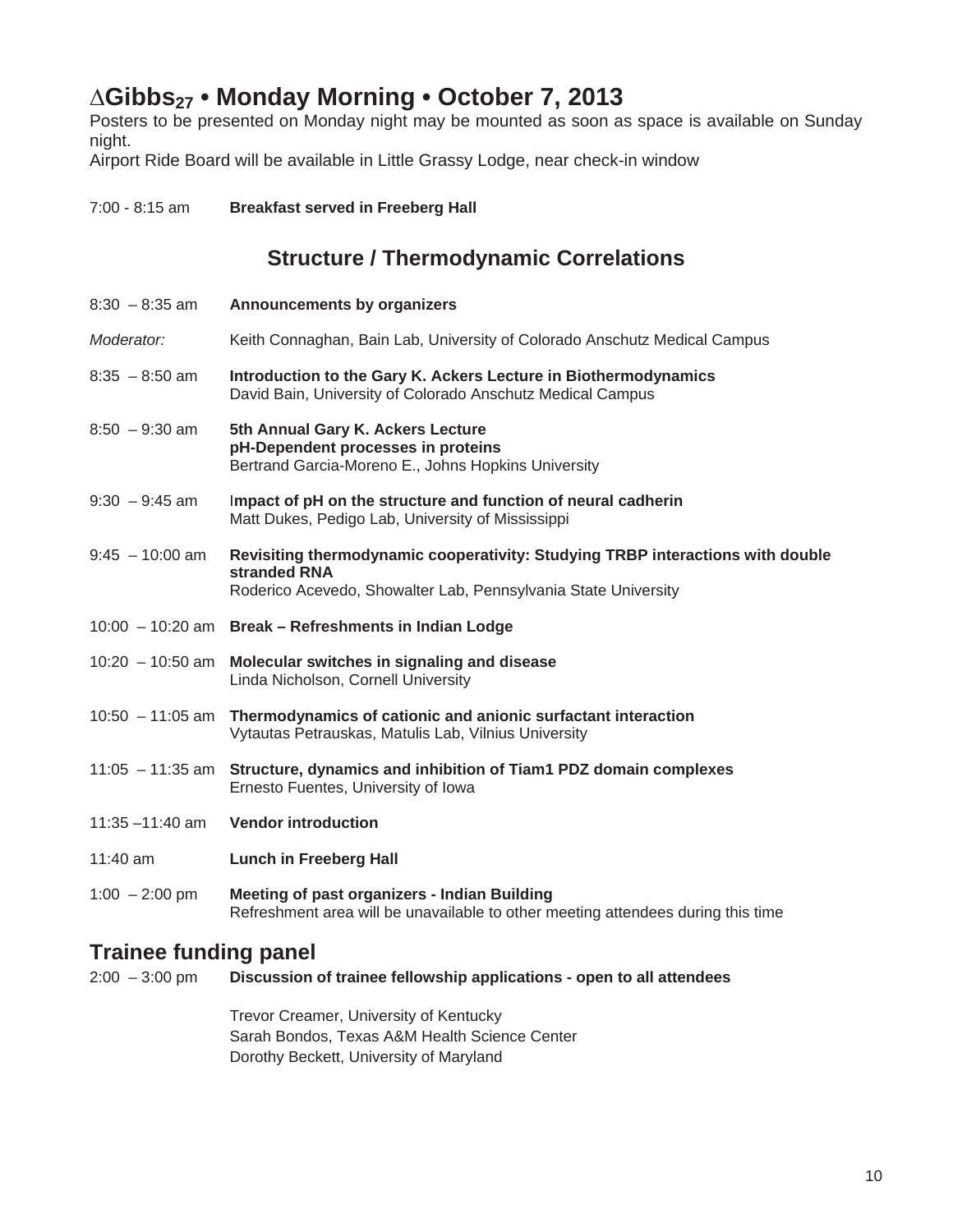# **¨Gibbs27 • Monday Afternoon • October 7, 2013**

### **Macromolecular Interactions**

| Moderator:       | Clarissa Weaver, Lucius Lab, University of Alabama at Birmingham                                                                                                               |
|------------------|--------------------------------------------------------------------------------------------------------------------------------------------------------------------------------|
| $3:15 - 3:45$ pm | Transition metal homeostasis: Allosteric switching by metal sensor proteins<br>David Giedroc, Indiana University                                                               |
| $3:45 - 4:00$ pm | Heterotropic linkage between protein-protein and protein RNA interactions<br>determines protein partitioning in the snRNPs<br>Sandra Williams, Hall Lab, Washington University |
| $4:00 - 4:30$ pm | Engineering linked-equilibria into protein interfaces to allow regulation of protein<br><b>interactions</b><br>James Horn, Northern Illinois University                        |
| $4:30 - 4:45$ pm | Break - Refreshments in Indian Lodge                                                                                                                                           |
| $4:45 - 5:15$ pm | Biophysical studies on the A1 and A3 domain homologues of von Willebrand factor<br>Matthew Auton, Mayo Clinic                                                                  |
| $5:15 - 5:45$ pm | Structure and function of a novel phosphopeptide binding domain from the<br>transcriptional corepressor MINT<br>Rhett Kovall, University of Cincinnati College of Medicine     |
| $5:45 - 6:00$ pm | <b>Discussion</b>                                                                                                                                                              |
| $6:00$ pm        | <b>Dinner in Freeberg Hall</b>                                                                                                                                                 |

# **¨Gibbs27 • Monday Night • October 7, 2013**

8:00 – 10:00 pm **Poster Session II in Sledgefoot (lower level) & Freeberg (upper level)** Presenters with last name M to Z

Sponsors displays in Freeberg (upper level) – near beer, wine and soft drinks